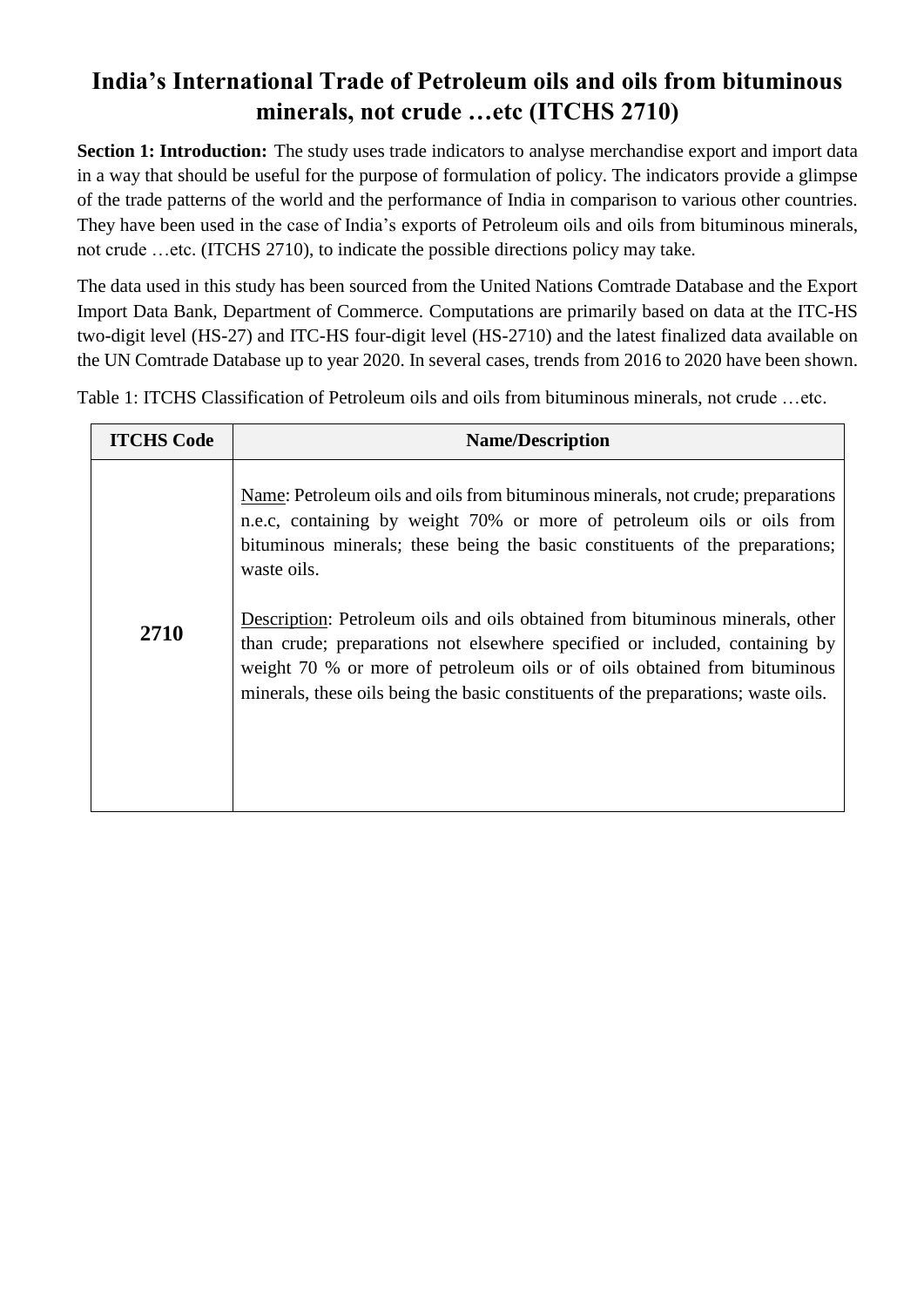#### **Section 2: Trends in International Trade i.e Exports & Imports of Petroleum oils and oils from bituminous minerals, not crude …etc**

A glimpse of the top 15 exporters of Petroleum oils and oils from bituminous minerals, not crude etc. in the world is given in below Table: 2

Table 2 & 3 shows the top 15 exporters of Petroleum oils and oils from bituminous minerals, not crude etc. Singapore, UAE, Netherlands, USA, Areas, nes are the top 5 exporters from 2016 to 2020

| Table 2: Exports of Petroleum oils and oils from bituminous minerals, not crude etc. |  |
|--------------------------------------------------------------------------------------|--|
| (ITC HS 2710) in Million US dollars.                                                 |  |

| <b>Countries</b>          | 2016    | 2017    | 2018    | 2019    | 2020    |
|---------------------------|---------|---------|---------|---------|---------|
| Singapore                 | 339.82  | 678.70  | 628.49  | 440.63  | 379.10  |
| <b>UAE</b>                | 351.46  | 432.25  | 634.54  | 574.60  | 327.22  |
| Netherlands               | 130.84  | 146.62  | 428.05  | 442.33  | 194.59  |
| <b>USA</b>                | 195.17  | 222.81  | 300.12  | 268.26  | 142.70  |
| Areas, nes                | 101.82  | 183.88  | 238.95  | 227.54  | 59.48   |
| China                     | 69.83   | 97.42   | 305.77  | 202.66  | 118.66  |
| Malaysia                  | 48.87   | 146.03  | 238.38  | 127.41  | 131.77  |
| Israel                    | 86.68   | 101.84  | 156.19  | 149.95  | 63.90   |
| Nepal                     | 56.49   | 91.81   | 134.87  | 135.64  | 81.40   |
| Turkey                    | 101.59  | 123.85  | 114.82  | 102.67  | 26.74   |
| Mozambique                | 56.02   | 75.87   | 42.64   | 170.42  | 101.06  |
| Australia                 | 76.23   | 136.54  | 81.52   | 35.16   | 83.77   |
| Oman                      | 132.76  | 126.08  | 62.71   | 33.92   | 54.13   |
| Rep. of Korea             | 59.90   | 75.38   | 99.09   | 79.06   | 76.97   |
| United Rep. of Tanzania   | 89.78   | 65.94   | 86.82   | 68.05   | 48.10   |
| Others                    | 3492.93 | 4264.93 | 5863.66 | 5453.72 | 3345.34 |
| <b>Total Export Value</b> | 5390.20 | 6969.95 | 9416.61 | 8512.02 | 5234.93 |

Sources: Computed from UN Comtrade database

| Table 3: Shares of countries in % in world export of Petroleum oils and oils from bituminous |
|----------------------------------------------------------------------------------------------|
| minerals, not crude etc. (ITCHS 2710)                                                        |

| <b>Countries</b>          | 2016  | 2017  | 2018       | 2019       | 2020       |
|---------------------------|-------|-------|------------|------------|------------|
| Singapore                 | 6.30  | 9.74  | 6.67       | 5.18       | 7.24       |
| <b>UAE</b>                | 6.52  | 6.20  | 6.74       | 6.75       | 6.25       |
| Netherlands               | 2.43  | 2.10  | 4.55       | 5.20       | 3.72       |
| <b>USA</b>                | 3.62  | 3.20  | 3.19       | 3.15       | 2.73       |
| Areas, nes                | 1.89  | 2.64  | 2.54       | 2.67       | 1.14       |
| China                     | 1.30  | 1.40  | 3.25       | 2.38       | 2.27       |
| Malaysia                  | 0.91  | 2.10  | 2.53       | 1.50       | 2.52       |
| Israel                    | 1.61  | 1.46  | 1.66       | 1.76       | 1.22       |
| Nepal                     | 1.05  | 1.32  | 1.43       | 1.59       | 1.55       |
| Turkey                    | 1.88  | 1.78  | 1.22       | 1.21       | 0.51       |
| Mozambique                | 1.04  | 1.09  | 0.45       | 2.00       | 1.93       |
| Australia                 | 1.41  | 1.96  | 0.87       | 0.41       | 1.60       |
| Oman                      | 2.46  | 1.81  | 0.67       | 0.40       | 1.03       |
| Rep. of Korea             | 1.11  | 1.08  | 1.05       | 0.93       | 1.47       |
| United Rep. of Tanzania   | 1.67  | 0.95  | 0.92       | 0.80       | 0.92       |
| Others                    | 64.80 | 61.19 | 62.27      | 64.07      | 63.90      |
| <b>Total Export Value</b> | 100   | 100   | <b>100</b> | <b>100</b> | <b>100</b> |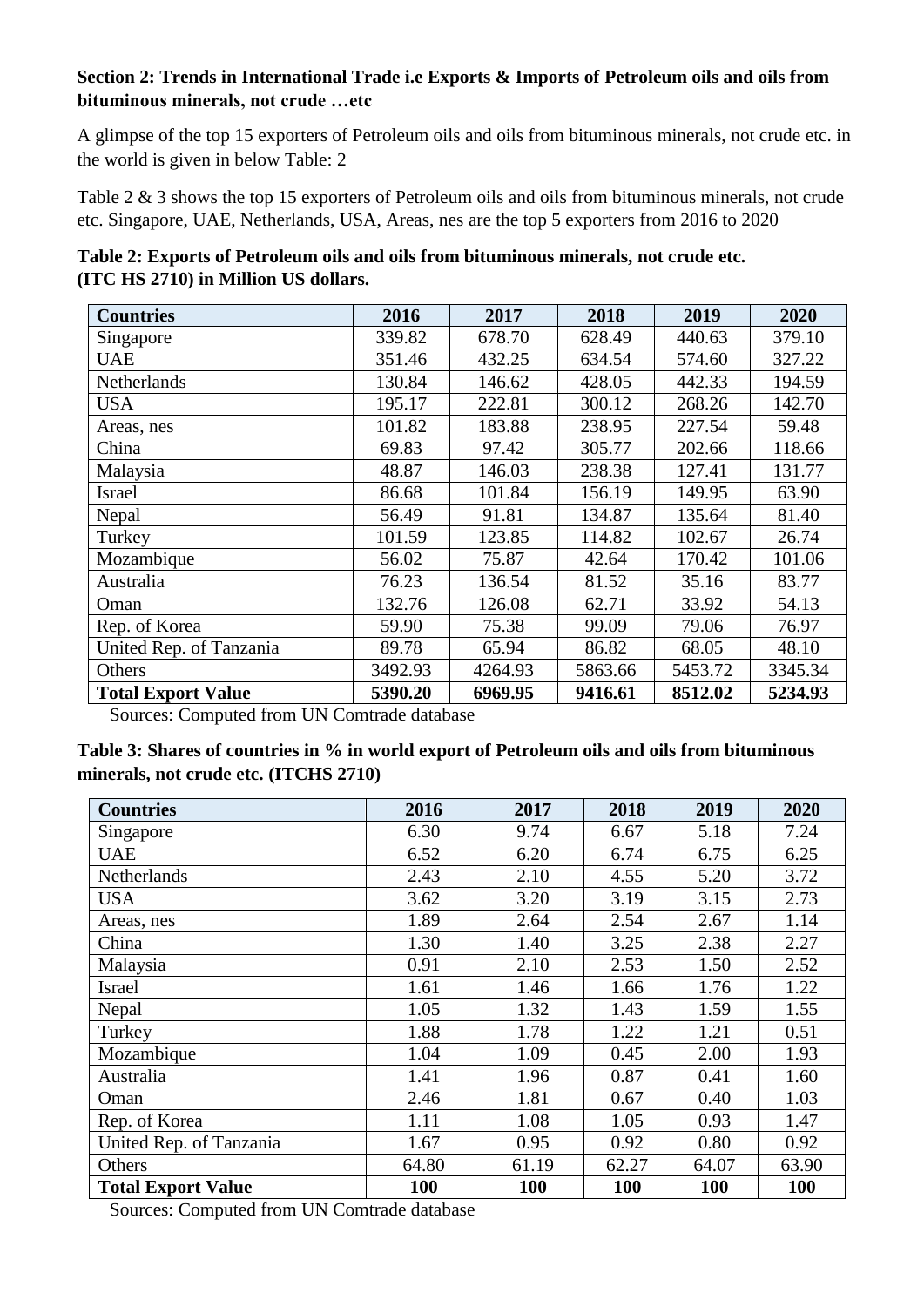Similarly, tables 4 and 5 below show the total import of Petroleum oils and oils from bituminous minerals, not crude …etc. by the top fifteen countries and their percentage shares respectively. The top five importers in the list consist of UAE, Rep of Korea, Singapore, Saudi Arabia and Russian Federation comprising more than 25% of the world imports of Petroleum oils and oils from bituminous minerals, not crude etc. in 2020

|  |  |                                     |  |  | Table 4: Imports of Petroleum oils and oils from bituminous minerals, not crude etc. |  |  |
|--|--|-------------------------------------|--|--|--------------------------------------------------------------------------------------|--|--|
|  |  | (ITCHS 2710) in Million US dollars. |  |  |                                                                                      |  |  |

| <b>Countries</b>           | 2016   | 2017   | 2018    | 2019    | 2020    |
|----------------------------|--------|--------|---------|---------|---------|
| <b>UAE</b>                 | 104.98 | 114.80 | 144.07  | 198.15  | 116.21  |
| Rep. of Korea              | 51.99  | 61.50  | 80.72   | 73.10   | 53.39   |
| Singapore                  | 57.74  | 45.87  | 60.13   | 62.99   | 50.91   |
| Saudi Arabia               | 22.04  | 16.19  | 40.29   | 37.46   | 34.60   |
| <b>Russian Federation</b>  | 18.75  | 15.08  | 28.85   | 41.59   | 37.35   |
| Iraq                       | 1.65   | 0.01   | 0.00    | 32.32   | 102.84  |
| Malaysia                   | 11.10  | 13.33  | 24.58   | 44.80   | 42.11   |
| Oman                       | 8.20   | 10.71  | 13.04   | 32.43   | 28.67   |
| <b>USA</b>                 | 6.78   | 15.92  | 40.41   | 12.60   | 10.76   |
| Qatar                      | 20.40  | 6.14   | 12.10   | 22.49   | 17.92   |
| Algeria                    | 3.64   | 5.78   | 40.02   | 27.86   | 0.03    |
| Kuwait                     | 1.75   | 9.33   | 13.66   | 14.13   | 9.93    |
| China                      | 4.18   | 6.68   | 0.84    | 6.80    | 14.58   |
| Pakistan                   | 10.61  | 8.39   | 13.55   | 0.00    | 0.00    |
| Spain                      | 7.15   | 4.03   | 7.14    | 6.90    | 3.73    |
| Others                     | 406.20 | 433.13 | 616.15  | 723.26  | 652.96  |
| <b>Total Import Values</b> | 737.16 | 766.89 | 1135.55 | 1336.88 | 1175.99 |

Sources: Computed from UN Comtrade database

**Table 5: Shares of countries in % in world imports of Petroleum oils and oils from bituminous minerals, not crude …etc. (ITCHS 2710)**

| <b>Countries</b>           | 2016  | 2017       | 2018  | 2019  | 2020  |
|----------------------------|-------|------------|-------|-------|-------|
| <b>UAE</b>                 | 14.24 | 14.97      | 12.69 | 14.82 | 9.88  |
| Rep. of Korea              | 7.05  | 8.02       | 7.11  | 5.47  | 4.54  |
| Singapore                  | 7.83  | 5.98       | 5.30  | 4.71  | 4.33  |
| Saudi Arabia               | 2.99  | 2.11       | 3.55  | 2.80  | 2.94  |
| <b>Russian Federation</b>  | 2.54  | 1.97       | 2.54  | 3.11  | 3.18  |
| Iraq                       | 0.22  | 0.00       | 0.00  | 2.42  | 8.74  |
| Malaysia                   | 1.51  | 1.74       | 2.16  | 3.35  | 3.58  |
| Oman                       | 1.11  | 1.40       | 1.15  | 2.43  | 2.44  |
| <b>USA</b>                 | 0.92  | 2.08       | 3.56  | 0.94  | 0.92  |
| Qatar                      | 2.77  | 0.80       | 1.07  | 1.68  | 1.52  |
| Algeria                    | 0.49  | 0.75       | 3.52  | 2.08  | 0.00  |
| Kuwait                     | 0.24  | 1.22       | 1.20  | 1.06  | 0.84  |
| China                      | 0.57  | 0.87       | 0.07  | 0.51  | 1.24  |
| Pakistan                   | 1.44  | 1.09       | 1.19  | 0.00  | 0.00  |
| Spain                      | 0.97  | 0.53       | 0.63  | 0.52  | 0.32  |
| Others                     | 55.10 | 56.48      | 54.26 | 54.10 | 55.52 |
| <b>Total Import Values</b> | 100   | <b>100</b> | 100   | 100   | 100   |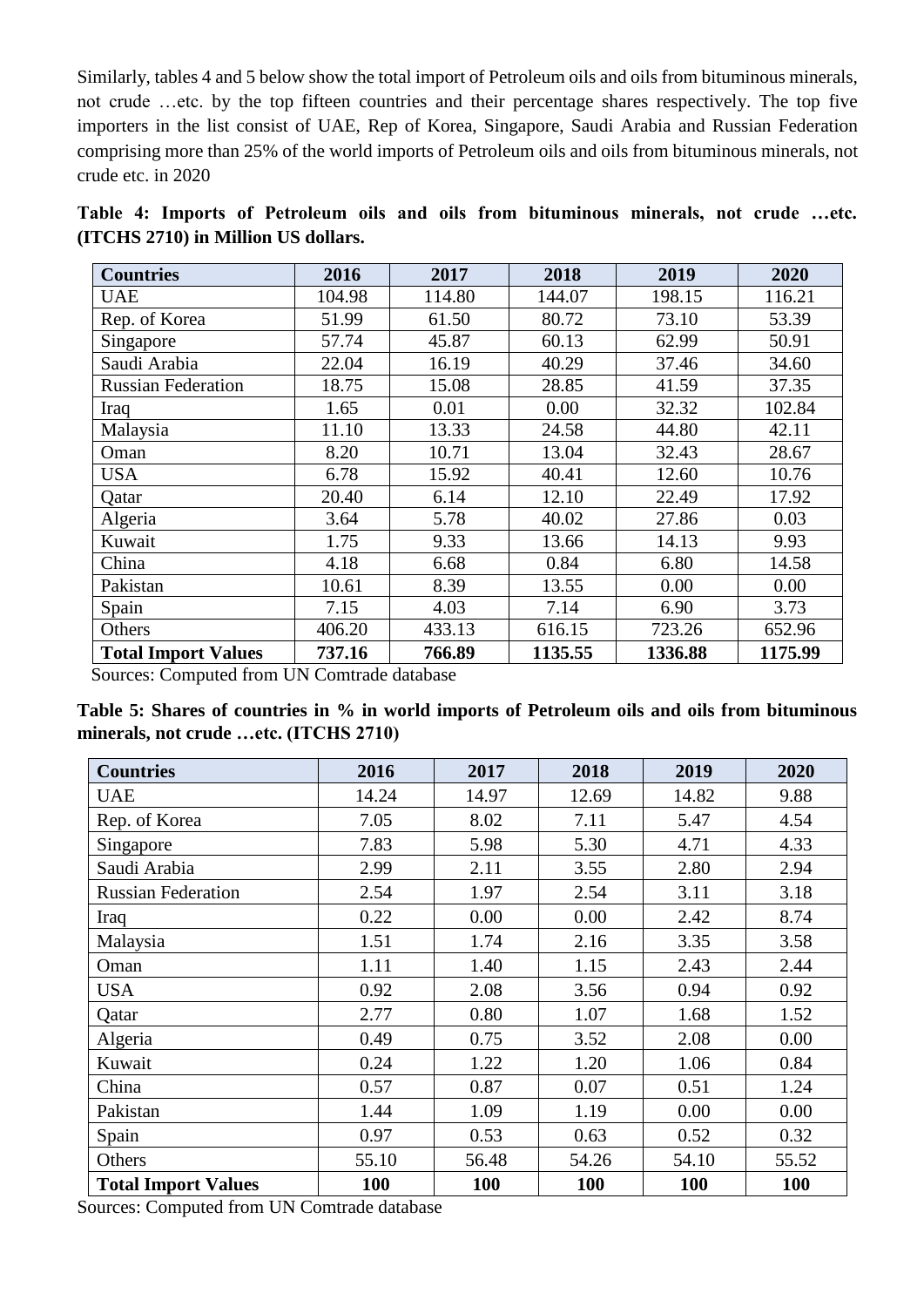Tables 6 and 7 below show the top fifteen destinations for Indian exports of Petroleum oils and oils from bituminous minerals, not crude …etc. (ITCHS 2710) denoting the values and percentage shares respectively. Rep of Korea, Singapore, Russian Federation, UAE and Malaysia are the countries which constituted the largest markets for India's exports of commodity class ITC-HS 2710 from 2016-2020 with export-value share of 70% in 2020.

|  |                                                           |  | Table 6: India's exports of Petroleum oils and oils from bituminous minerals, not crude etc. |  |  |
|--|-----------------------------------------------------------|--|----------------------------------------------------------------------------------------------|--|--|
|  | (ITCHS 2710) to various countries (in million US dollars) |  |                                                                                              |  |  |

| <b>Partner Country</b>    | 2016   | 2017   | 2018   | 2019   | 2020   |
|---------------------------|--------|--------|--------|--------|--------|
| Rep. of Korea             | 44.96  | 56.77  | 72.46  | 63.47  | 48.93  |
| Singapore                 | 61.38  | 50.52  | 58.28  | 62.04  | 47.56  |
| <b>Russian Federation</b> | 16.30  | 28.76  | 26.04  | 31.45  | 17.62  |
| <b>UAE</b>                | 2.84   | 15.78  | 16.38  | 56.00  | 25.20  |
| Malaysia                  | 8.55   | 11.59  | 17.53  | 34.11  | 39.70  |
| <b>USA</b>                | 9.17   | 25.50  | 34.22  | 11.96  | 12.32  |
| Oman                      | 45.90  | 13.52  | 5.37   | 0.00   | 0.00   |
| China                     | 2.65   | 7.63   | 4.32   | 7.49   | 17.40  |
| Sri Lanka                 | 1.52   | 8.56   | 0.00   | 7.03   | 6.84   |
| Spain                     | 5.94   | 3.14   | 5.79   | 4.77   | 2.53   |
| Qatar                     | 8.27   | 2.11   | 0.34   | 10.37  | 0.00   |
| Egypt                     | 1.73   | 2.37   | 2.12   | 6.99   | 6.27   |
| Other Asia, nes           | 2.34   | 3.04   | 1.68   | 8.23   | 3.60   |
| Italy                     | 0.58   | 7.99   | 6.87   | 3.12   | 0.33   |
| Turkey                    | 0.22   | 1.99   | 12.66  | 1.06   | 1.35   |
| Others                    | 24.48  | 37.07  | 44.23  | 25.51  | 24.97  |
| <b>Total Export Value</b> | 236.82 | 276.34 | 308.30 | 333.60 | 254.61 |

Sources: Computed from UN Comtrade database

|  |                                                  |  |  |  | Table 7: Various countries' share (in %) in Indian exports of Petroleum oils and oils from |  |  |
|--|--------------------------------------------------|--|--|--|--------------------------------------------------------------------------------------------|--|--|
|  | bituminous minerals, not crude etc. (ITCHS 2710) |  |  |  |                                                                                            |  |  |

| <b>Partner Country</b>    | 2016  | 2017  | 2018  | 2019  | 2020  |
|---------------------------|-------|-------|-------|-------|-------|
| Rep. of Korea             | 18.98 | 20.54 | 23.50 | 19.03 | 19.22 |
| Singapore                 | 25.92 | 18.28 | 18.90 | 18.60 | 18.68 |
| <b>Russian Federation</b> | 6.88  | 10.41 | 8.45  | 9.43  | 6.92  |
| <b>UAE</b>                | 1.20  | 5.71  | 5.31  | 16.79 | 9.90  |
| Malaysia                  | 3.61  | 4.19  | 5.68  | 10.23 | 15.59 |
| <b>USA</b>                | 3.87  | 9.23  | 11.10 | 3.58  | 4.84  |
| Oman                      | 19.38 | 4.89  | 1.74  | 0.00  | 0.00  |
| China                     | 1.12  | 2.76  | 1.40  | 2.25  | 6.83  |
| Sri Lanka                 | 0.64  | 3.10  | 0.00  | 2.11  | 2.69  |
| Spain                     | 2.51  | 1.14  | 1.88  | 1.43  | 0.99  |
| Qatar                     | 3.49  | 0.76  | 0.11  | 3.11  | 0.00  |
| Egypt                     | 0.73  | 0.86  | 0.69  | 2.09  | 2.46  |
| Other Asia, nes           | 0.99  | 1.10  | 0.55  | 2.47  | 1.41  |
| Italy                     | 0.25  | 2.89  | 2.23  | 0.94  | 0.13  |
| Turkey                    | 0.09  | 0.72  | 4.11  | 0.32  | 0.53  |
| Others                    | 10.34 | 13.41 | 14.35 | 7.65  | 9.81  |
| <b>Total Export Value</b> | 100   | 100   | 100   | 100   | 100   |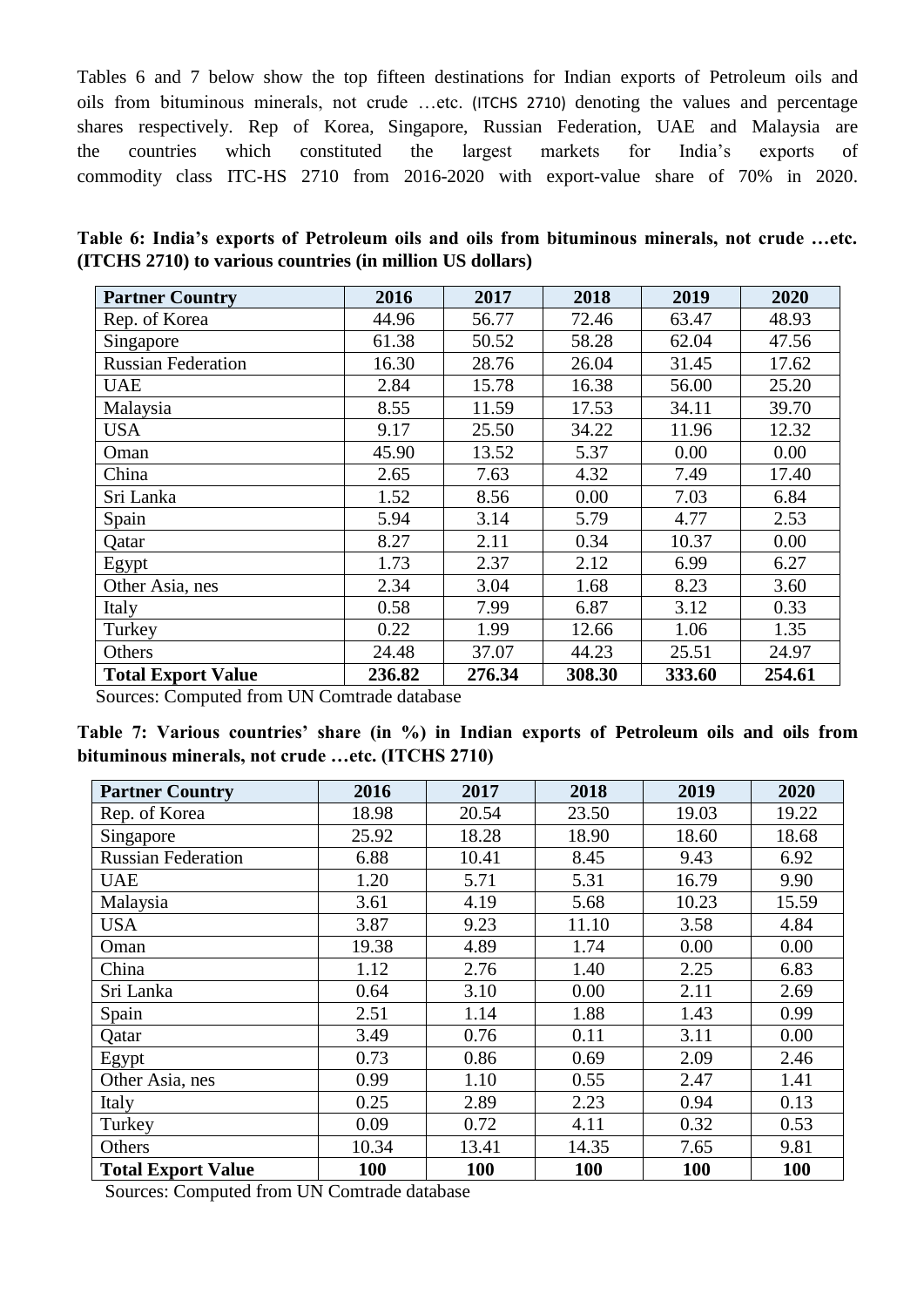In similar vein, tables 8 and 9 show the top fifteen destinations for Indian imports of Petroleum oils and oils from bituminous minerals, not crude …etc denoting the values and percentage shares respectively. Singapore, USA, UAE, Turkey and Malaysia are the countries from which India imported Petroleum oils and oils from bituminous minerals, not crude …etc in descending order of magnitude of import-values, from 2016-2020 with total import-value share of around 48% in 2020

| Table 8: India's imports of Petroleum oils and oils from bituminous minerals, not crude etc. |  |  |  |  |
|----------------------------------------------------------------------------------------------|--|--|--|--|
| (ITCHS 2710) from various countries (in million US dollars)                                  |  |  |  |  |

| <b>Partner Country</b>              | 2016    | 2017    | 2018    | 2019    | 2020    |
|-------------------------------------|---------|---------|---------|---------|---------|
| Singapore                           | 284.77  | 413.28  | 389.91  | 268.78  | 208.99  |
| USA                                 | 249.72  | 260.93  | 303.02  | 366.12  | 187.69  |
| <b>UAE</b>                          | 1.11    | 100.31  | 249.64  | 361.16  | 221.06  |
| Turkey                              | 180.32  | 184.39  | 271.40  | 196.78  | 98.42   |
| Malaysia                            | 87.25   | 230.57  | 240.35  | 127.40  | 118.79  |
| Rep. of Korea                       | 97.68   | 103.34  | 127.71  | 121.92  | 105.76  |
| Other Asia, nes                     | 87.77   | 115.35  | 154.04  | 84.11   | 53.20   |
| Nepal                               | 69.35   | 107.67  | 156.08  | 150.98  | 0.00    |
| Australia                           | 85.96   | 121.29  | 93.65   | 26.01   | 97.20   |
| Japan                               | 77.17   | 120.14  | 84.24   | 53.15   | 61.90   |
| France                              | 24.47   | 62.08   | 129.09  | 123.14  | 41.49   |
| South Africa                        | 69.85   | 89.10   | 46.05   | 85.39   | 59.11   |
| Netherlands                         | 54.44   | 58.88   | 50.55   | 131.49  | 40.20   |
| <b>United Kingdom</b>               | 25.04   | 64.18   | 67.23   | 129.48  | 33.20   |
| United Rep. of Tanzania             | 76.03   | 39.44   | 45.88   | 43.08   | 27.66   |
| Others                              | 522.45  | 589.48  | 608.83  | 678.89  | 384.11  |
| <b>Total Import Values</b><br>T T T | 1993.39 | 2660.44 | 3017.65 | 2947.89 | 1738.78 |

Sources: Computed from UN Comtrade database

| Table 9: Various countries' share in % in Indian imports of Petroleum oils and oils from |  |  |
|------------------------------------------------------------------------------------------|--|--|
| bituminous minerals, not crude etc. (ITCHS 2710)                                         |  |  |

| <b>Partner Country</b>     | 2016  | 2017  | 2018  | 2019  | 2020  |
|----------------------------|-------|-------|-------|-------|-------|
| Singapore                  | 14.29 | 15.53 | 12.92 | 9.12  | 12.02 |
| <b>USA</b>                 | 12.53 | 9.81  | 10.04 | 12.42 | 10.79 |
| <b>UAE</b>                 | 0.06  | 3.77  | 8.27  | 12.25 | 12.71 |
| Turkey                     | 9.05  | 6.93  | 8.99  | 6.68  | 5.66  |
| Malaysia                   | 4.38  | 8.67  | 7.96  | 4.32  | 6.83  |
| Rep. of Korea              | 4.90  | 3.88  | 4.23  | 4.14  | 6.08  |
| Other Asia, nes            | 4.40  | 4.34  | 5.10  | 2.85  | 3.06  |
| Nepal                      | 3.48  | 4.05  | 5.17  | 5.12  | 0.00  |
| Australia                  | 4.31  | 4.56  | 3.10  | 0.88  | 5.59  |
| Japan                      | 3.87  | 4.52  | 2.79  | 1.80  | 3.56  |
| France                     | 1.23  | 2.33  | 4.28  | 4.18  | 2.39  |
| South Africa               | 3.50  | 3.35  | 1.53  | 2.90  | 3.40  |
| Netherlands                | 2.73  | 2.21  | 1.68  | 4.46  | 2.31  |
| <b>United Kingdom</b>      | 1.26  | 2.41  | 2.23  | 4.39  | 1.91  |
| United Rep. of Tanzania    | 3.81  | 1.48  | 1.52  | 1.46  | 1.59  |
| Others                     | 26.21 | 22.16 | 20.18 | 23.03 | 22.09 |
| <b>Total Import Values</b> | 100   | 100   | 100   | 100   | 100   |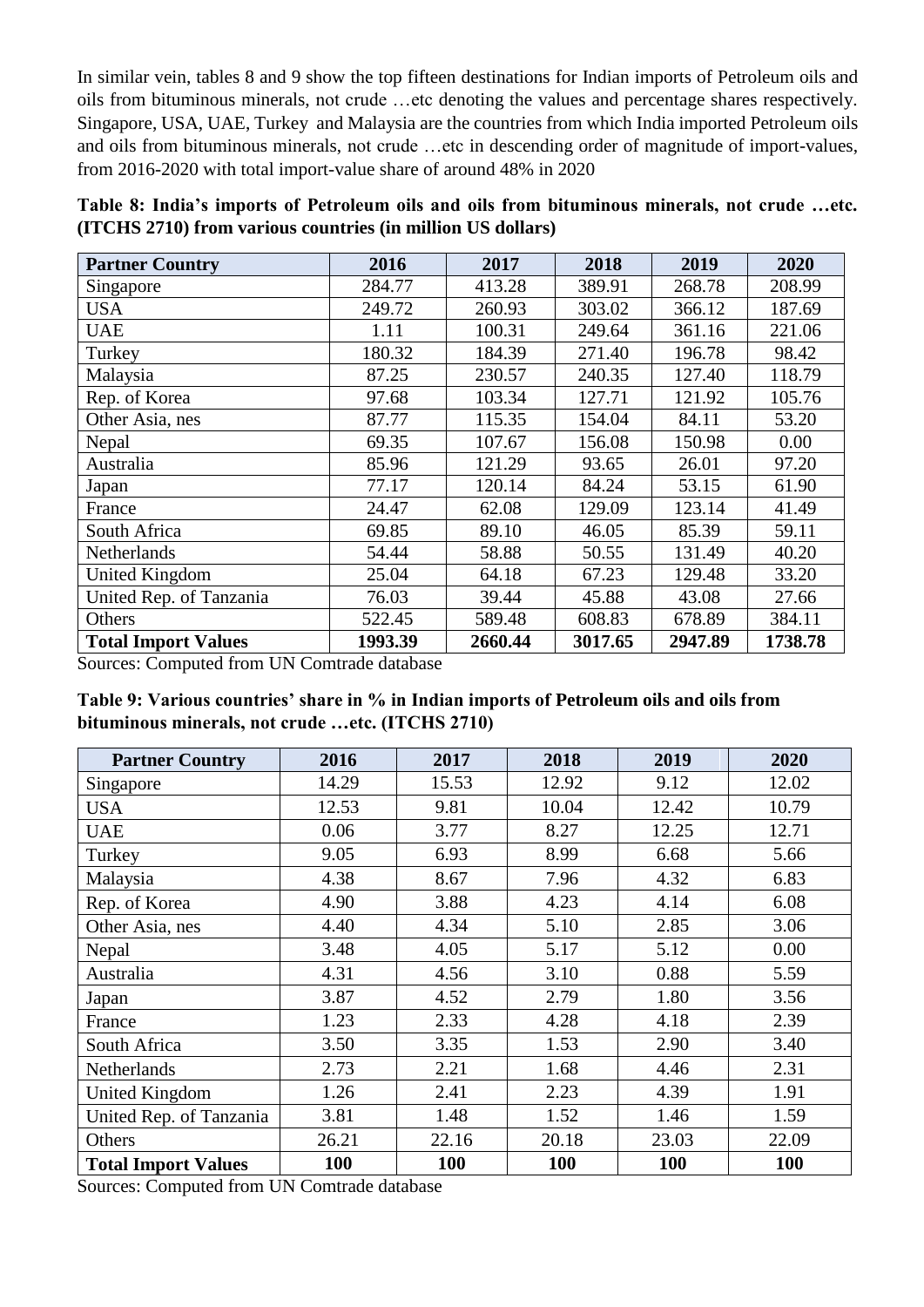#### **Section3:ExportIntensityIndex**

Export Trade Intensity Index (ETII) of a country with respect to an importing country is the share of the exporting country's merchandise going to that particular importing country divided by the share of world exports going to that importing country. In other words, it is the importance of that importing country as a destination for the exporting country's merchandise outflow, as compared to the importance that importing country enjoys as a destination of world exports. But algebraically, it is equal to the exporting country's share in the importer's market as compared to the same country's market share in the world market. Table 10: below shows the indices of some countries with respect to India for ITC-HS Chapter 27, Petroleum oils and oils from bituminous minerals, not crude …etc. belong

| <b>Countries</b> | 2016<br>2017 |       | 2018  | 2019  | 2020  |
|------------------|--------------|-------|-------|-------|-------|
| <b>UAE</b>       | 15.15        | 12.78 | 19.94 | 20.32 | 21.00 |
| Australia        | 2.67         | 3.36  | 1.58  | 0.75  | 3.46  |
| U S A            | 0.87         | 0.66  | 0.85  | 0.80  | 0.75  |
| China            | 0.44         | 0.42  | 0.84  | 0.66  | 0.56  |
| <b>Brazil</b>    | 0.36         | 0.07  | 0.30  | 1.23  | 0.56  |
| Japan            | 0.65         | 0.72  | 0.32  | 0.40  | 0.41  |
| UK               | 0.02         | 0.12  | 0.41  | 0.07  | 0.39  |
| Germany          | 0.04         | 0.00  | 0.00  | 0.00  | 0.00  |

|  |  |                                               |  |  | Table 10: Export Trade Intensity Indices for Mineral fuels, oils, distillation products, etc. |  |
|--|--|-----------------------------------------------|--|--|-----------------------------------------------------------------------------------------------|--|
|  |  | (ITC-HS Chapter 27) of Countries w.r.t. India |  |  |                                                                                               |  |

Source: Computed from UN Comtrade database

Table 10 shows that the Export Intensity Indices of India with UAE, Australia, and Brazil are greater than 1, implying India gives much more importance to these countries as a destination for its exports of Petroleum oils and oils from bituminous minerals, not crude…etc. than the rest of the world does.

#### **Section 4: RCA and RCII**

While looking at the Export Intensity Index is one approach, the other involves the use of information regarding source countries which places high importance on its exports of Petroleum oils and oils from bituminous minerals, not crude…etc, in terms of value, relative to the importance in world exports; and likewise, also enjoying similar relative importance in the destination country's imports. The first is known as Revealed Comparative Advantage (RCA) and the second Revealed Comparative Import Inclination (RCII). RCA index for a commodity (or commodity group) exported from the source country is higher than 1 if its importance is more in the source country's total exports than in world exports, and vice versa. Similarly, RCII index for the destination country's imports for a commodity (or commodity group) is higher than1 if its importance is more in the destination country's overall imports than in world imports, and vice versa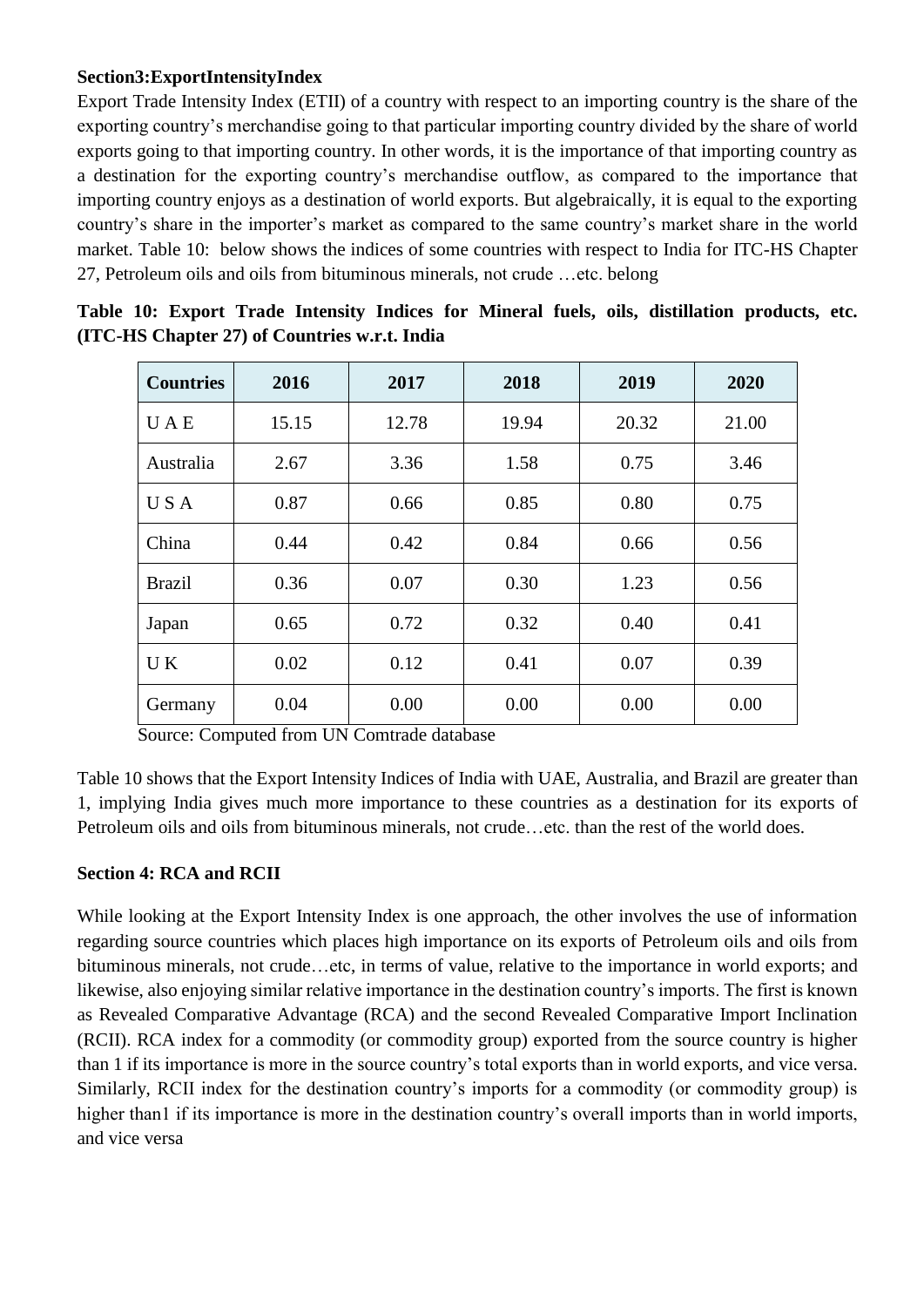#### **Table 11: RCA of various countries' exports of Mineral fuels, oils, distillation products, etc. (ITC-HS Chapter 27)**

| <b>Countries</b> | 2016  | 2017  | 2018 | 2019 | 2020  |
|------------------|-------|-------|------|------|-------|
| Nigeria          | 11.53 | 11.02 | 9.22 | 7.85 | 11.34 |
| Azerbaijan       | 10.49 | 10.27 | 9.05 | 8.46 | 11.69 |
| Kuwait           | 10.71 | 10.84 | 9.15 | 0.00 | 11.03 |
| <b>Brunei</b>    | 0.00  | 10.27 | 8.51 | 8.23 | 10.43 |
| Kazakhstan       | 7.26  | 9.26  | 6.94 | 6.11 | 7.50  |
| India            | 1.27  | 1.40  | 1.48 | 1.31 | 1.36  |

Source: Computed from UN Comtrade database

For the year 2020, the RCA of various countries' exports of Petroleum oils and oils from bituminous minerals, not crude…etc, (ITC-HS Chapter 27) is given in table 11. India is at an advantage in supplyside for exports of Petroleum oils and oils from bituminous minerals, not crude…etc to the world since RCA >1 as seen from table 11.

Similarity, if the RCII in the destination country is greater than 1 then the country imports Petroleum oils and oils from bituminous minerals, not crude…etc to an extent more than overall world trends warrant. Therefore, if India seeks to expand its exports, these countries are the preliminary list of options.

**Table 12: RCII of various countries' imports of Mineral fuels, oils, distillation products, etc. (ITC-HS Chapter 27)**

| <b>Countries</b>    | 2016 | 2017 | 2018 | 2019 | 2020 |
|---------------------|------|------|------|------|------|
| India               | 2.59 | 2.24 | 2.49 | 2.50 | 2.90 |
| <b>Belarus</b>      | 2.78 | 2.33 | 2.64 | 2.02 | 2.17 |
| Greece              | 2.34 | 2.02 | 2.17 | 2.22 | 2.14 |
| Cyprus              | 1.84 | 1.48 | 3.15 | 1.51 | 1.47 |
| <b>Burkina Faso</b> | 2.06 | 2.01 | 0.00 | 2.21 | 2.68 |
| Japan               | 1.89 | 1.70 | 1.75 | 1.75 | 1.75 |

Source: Computed from UN Comtrade database

Table 12 shows the RCII indices of various countries' imports Petroleum oils and oils from bituminous minerals, not crude…etc ports of (ITC-HS Chapter 27). Table 12 below shows that Belarus, Greece, Cyprus, Burkina Faso & Japan have RCII>1 indicating a higher than average appetite for imports of the commodity that the rest of the world and these countries should thus serve as potent destination markets for India's Petroleum oils and oils from bituminous minerals, not crude etc. goods exports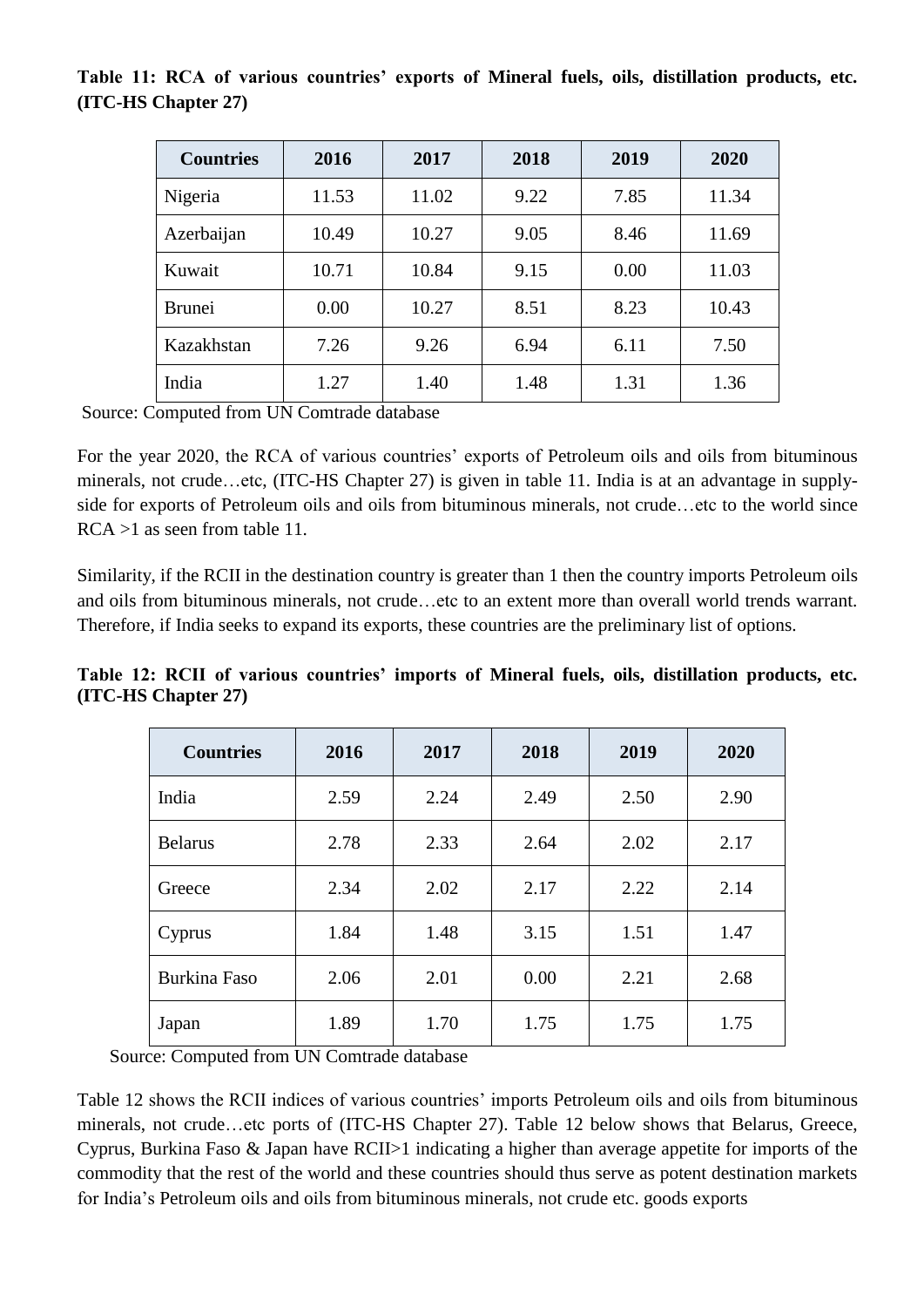#### **Section 5: Competitiveness Index and Intra-Industry Trade**

The idea of market dominance can be viewed from a different perspective. The competitiveness index of India's export of Petroleum oils and oils from bituminous minerals, not crude …etc tells how important India's product is (in terms of market value share) with respect to its competitors in a destination country. While an index value  $>1$  is definitely good for India, similarly, an index value  $<1$  shows that it has been overshadowed by the products of other exporters. Table 13 shows the indices of Indian exports as well as other top exporters of Petroleum oils and oils from bituminous minerals, not crude …etc (China, Hong Kong, Vietnam, USA and South Korea) for the top importing countries (USA, Hong Kong, China, Japan and Germany). For Indian exports, the index is high only for USA (>1). It has poor values, especially for Hong Kong, China and Japan, implying India must step up its game in these importing countries (with index < 1) to compete with other exporters of Petroleum oils and oils from bituminous minerals, not crude …etc.

| <b>Countries</b> | 2016 | 2017 | 2018 | 2019 | 2020 |
|------------------|------|------|------|------|------|
| <b>UAE</b>       | 0.81 | 0.00 | 7.39 | 2.93 | 2.69 |
| <b>USA</b>       | 0.74 | 0.56 | 0.61 | 0.80 | 0.74 |
| <b>UK</b>        | 0.31 | 0.52 | 0.46 | 1.04 | 0.51 |
| China            | 0.05 | 0.05 | 0.14 | 0.06 | 0.03 |
| Germany          | 0.00 | 0.01 | 0.02 | 0.02 | 0.02 |

**Table 13: Competitiveness Indices (Product) of various exporter countries w.r.t Mineral fuels, oils, distillation products, etc. (ITC-HS Chapter 27)**

Source: Computed from UN Comtrade database

Table 13 shows the indices of Indian exports as well as other top exporters of Petroleum oils and oils from bituminous minerals, not crude …etc. UAE, USA, UK, China & Germany are the top importing countries. For Indian exports, the index is high only for UAE & UK  $(>1)$ . It has poor values, especially for USA, China and Germany, implying India must step up its game in these importing countries (with index  $\langle 1 \rangle$ ) to compete with other exporters of Petroleum oils and oils from bituminous minerals, not crude …etc

**Table 14: Competitiveness Indices (Market) of various exporter countries w.r.t Mineral fuels, oils, distillation products, etc. (ITC-HS Chapter 27)**

| <b>Countries</b>   | 2016 | 2017 | 2018 | 2019 | 2020 |
|--------------------|------|------|------|------|------|
| <b>UAE</b><br>0.24 |      | 0.00 | 1.77 | 0.71 | 0.81 |
| <b>USA</b>         | 0.71 | 0.64 | 0.63 | 0.78 | 0.66 |
| <b>UK</b>          | 0.47 | 0.88 | 0.72 | 1.65 | 0.86 |
| China              | 0.13 | 0.15 | 0.39 | 0.17 | 0.06 |
| Germany            | 0.00 | 0.02 | 0.04 | 0.06 | 0.04 |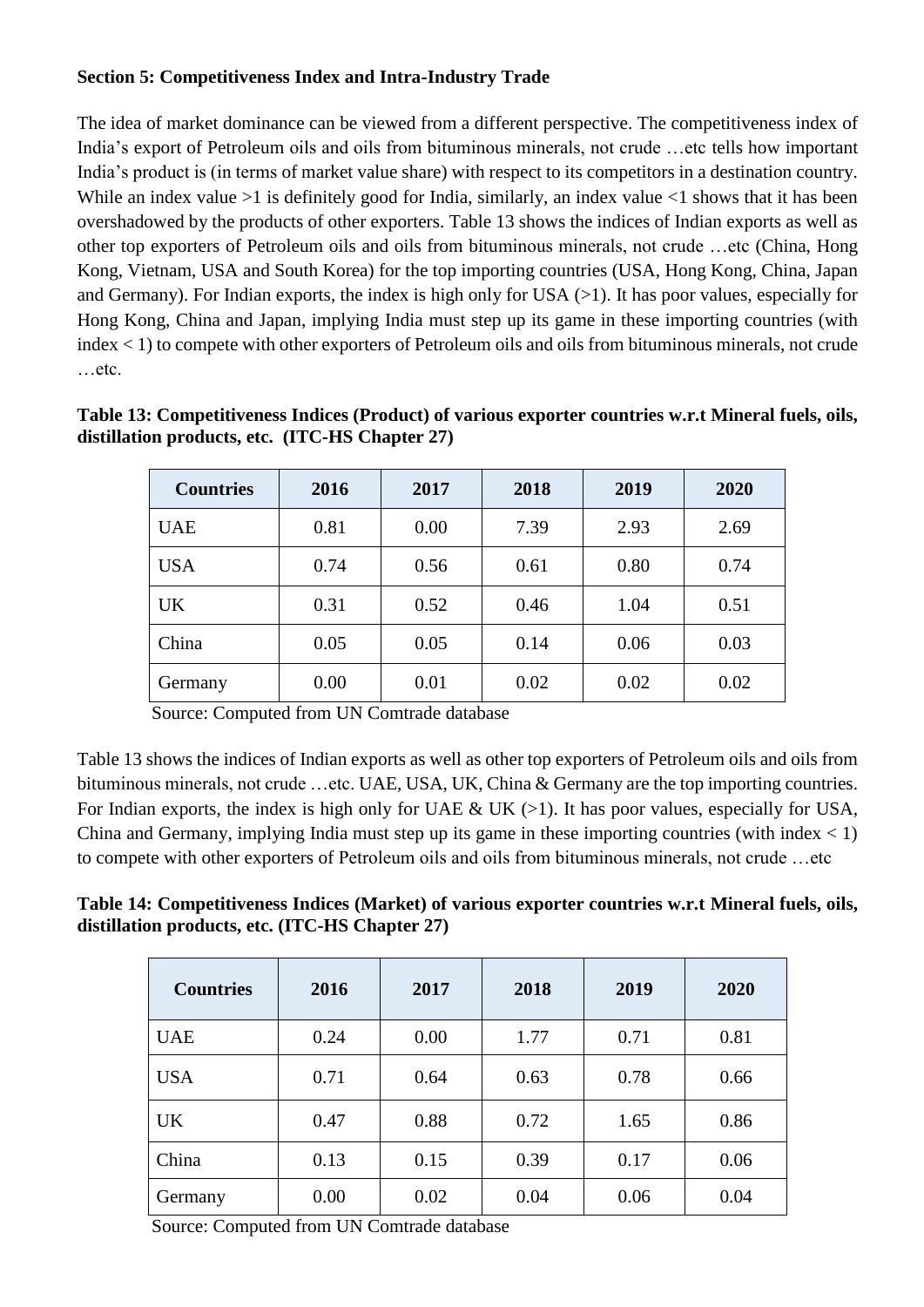Table 14 shows the indices of Indian exports as well as other top exporters of Petroleum oils and oils from bituminous minerals, not crude …etc. UAE, USA, UK, China & Germany are the top importing countries. For Indian exports, the index is high only for UAE & UK  $(>1)$ . It has poor values, especially for USA, China and Germany, implying India must step up its game in these importing countries (with index  $\langle 1 \rangle$ ) to compete with other exporters of Petroleum oils and oils from bituminous minerals, not crude …etc

**Intra-industry trade** is of importance as it can increase and expand markets. The standard indicator is the Index of Intra-industry Trade (IIT). The index can be calculated within individual sectors as well. Intra-industry trade is generally high in case of the manufacturing sector. An increase in IIT may signify a maturing of this sector, and hence, a regular monitoring of this index may be useful. Intra-industry trade is a common world-wide phenomenon export and import of the commodities produced by the same industry

or sector. The degree to which this occurs is generally measured by the Grubel-Lloyd Index, which is the difference between the exports of the particular sector to a partner country and imports of the products of the same sector from the same partner, divided by the sum of these two, and whole thing obtained subtracted from one

|  | Table 15: Intra-Industry Trade in Mineral fuels, oils, distillation products, etc. |  |  |  |  |
|--|------------------------------------------------------------------------------------|--|--|--|--|
|  | (ITC-HS Chapter 27) between India and Some Major Importing Countries in 2020)      |  |  |  |  |

| <b>IIT between India and Partner Countries</b> |                                   |  |  |  |  |  |
|------------------------------------------------|-----------------------------------|--|--|--|--|--|
| <b>Countries</b>                               | <b>Grubel-Lloyd Index in 2020</b> |  |  |  |  |  |
| <b>United Arab Emirates</b>                    | 0.445                             |  |  |  |  |  |
| Iraq                                           | 0.010                             |  |  |  |  |  |
| Rep. of Korea                                  | 0.909                             |  |  |  |  |  |
| Singapore                                      | 0.437                             |  |  |  |  |  |
| Malaysia                                       | 0.993                             |  |  |  |  |  |
| <b>Russian Federation</b>                      | 0.004                             |  |  |  |  |  |

Source: Computed from UN Comtrade database

Table 15 shows varying degrees of IIT between India and some major partners. The values are very high (>0.9) between India and Malaysia and India and Rep of Korea showing greater interdependence (exports and imports by the same sector) in international trade within the same industry. The sources of gains from intra-industry trade between similar economies namely, the learning that comes from a high degree of specialization and splitting up the value chain and from economies of scale are not contradictory to the earlier theory of comparative advantage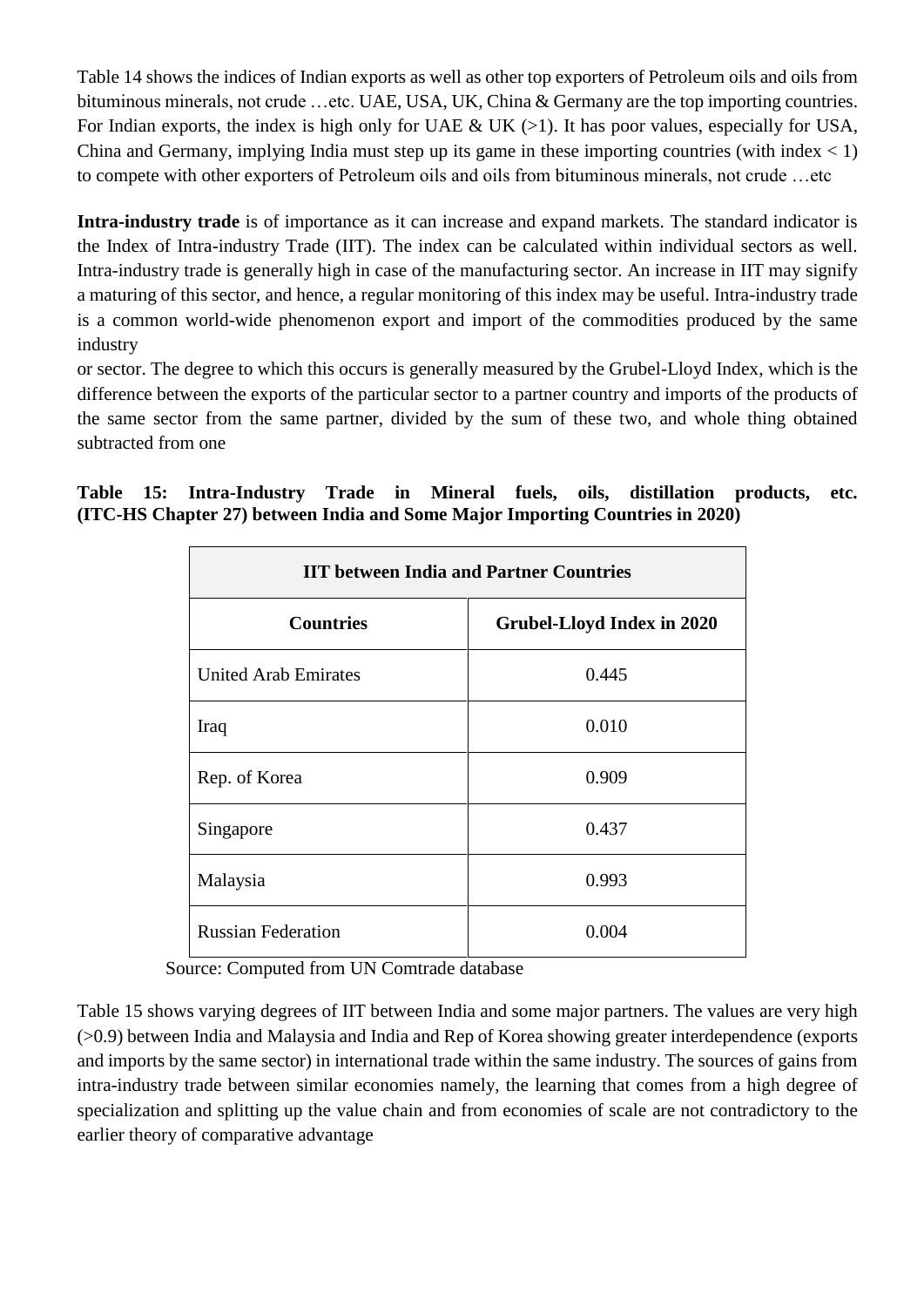#### **Section 6: Summary**

 For Petroleum oils and oils from bituminous minerals, not crude …etc., Singapore, UAE, Netherlands, USA, Areas nes are the top five exporters from 2016 to 2020 covering more than 21 percent of world export value of the commodity. The top five importers consist of UAE, Rep of Korea, Singapore, Saudi Arabia, Russian Federation comprising 25% of the world imports of Petroleum oils and oils …etc. in 2020. Singapore, UAE, The Netherlands are the countries which constituted the largest markets for India's exports of commodity class ITC-HS 2710 from 2016-2020, with export-value share of 17% in 2020. UAE, Republic of Korea & Singapore are the countries from which India imported Petroleum oils and oils from bituminous minerals etc., in descending order of magnitude of import values from 2016- 2020 with total import-value share of around 19% in 2020. The market indicators for India in terms of Petroleum oils and oils from bituminous minerals, not crude …etc. can be improved with respect to other major importers. Lower values of the Competitiveness index between India and the major importing countries, particularly USA, China & Germany are testimony to this. Export Intensity Indices of India with UAE, UAE, Australia & Brazil are greater than 1, implying India gives much more importance to these countries as a destination for its exports of Petroleum oils and oils from bituminous minerals, not crude …etc. than the rest of the world does.

\*\*\*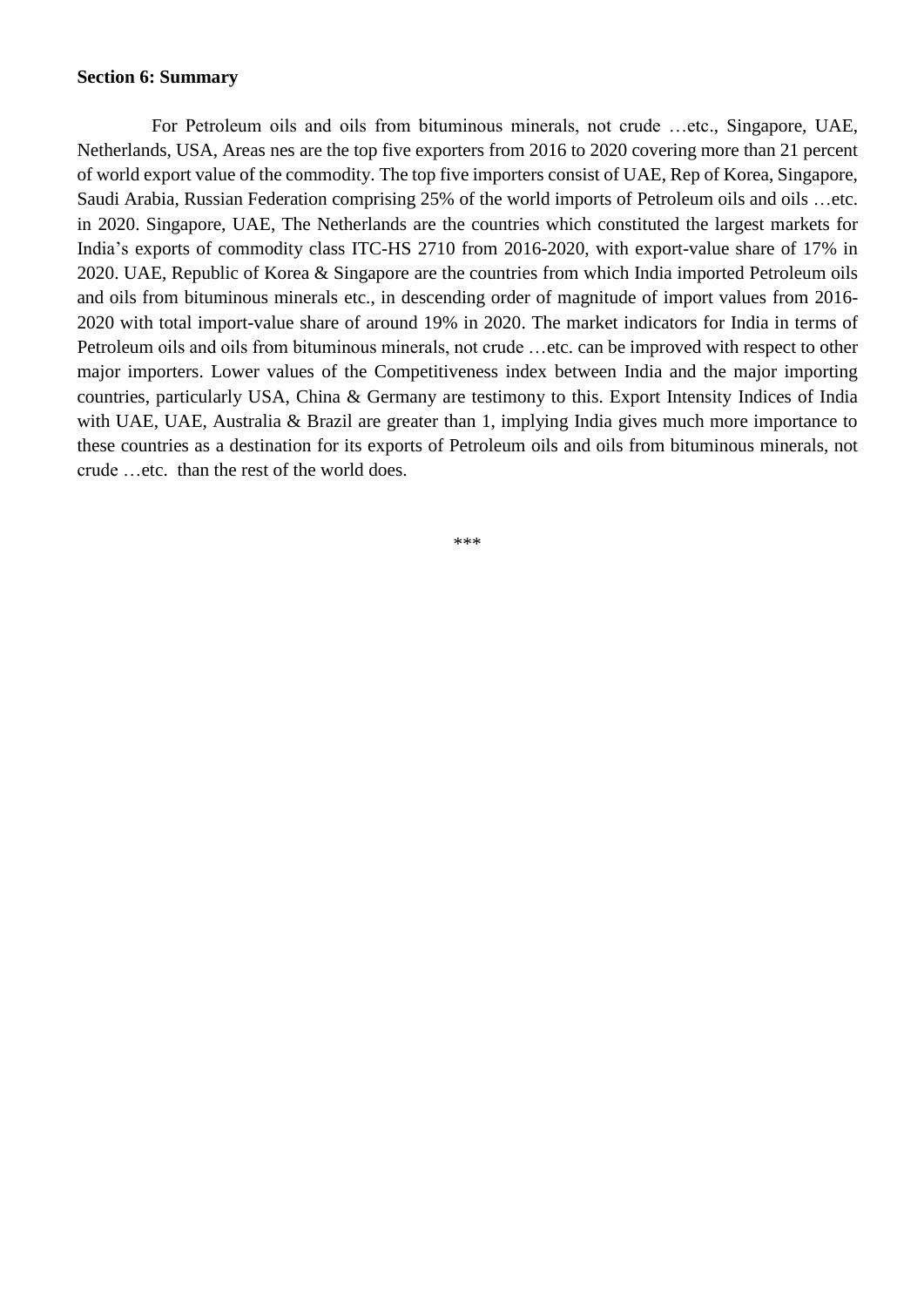1. Revealed Comparative Advantage Index (RCA): RCA for a commodity exported from a country means the importance of this commodity in the export trade of the country in comparison with the importance of the commodity in world exports. Mathematically,

# $RCAij = (xij/Xit)/(xwij/Xwt)$

Where,  $xij =$  country i's exports of commodity j  $Xit = country$  i's total exports xwj= world exports of commodity j Xwt= total world exports.

When  $RCAij > 1$ , i.e. when j's weight in i's exports (xij/Xit) is more than j's weight in world exports (xwj/Xwt), country i is said to have a revealed comparative advantage in commodity j. There is a revealed comparative disadvantage if  $RCAij < 1$ . When  $RCAij = 1$ , there is neither comparative advantage nor disadvantage.

By studying the RCA for a commodity exported from a country over time, it can be seen whether the country in question is gaining in comparative advantage regarding a particular commodity. If RCA is falling, the reasons require investigation. (xij/Xit) may have risen less or fallen more than proportionately than (xwj/Xwt)

2. one way of checking the reasons for a fall in RCA for a particular commodity is seeing which markets are responsible for this fall. This can be seen from another, slightly different, indicator called Export Specialization Index (ESI).

### **ESI = (xij/Xit)/(mkj/Mkt),**

Where,  $mki = import of commodity j to market k$ Mkt= world imports of commodity k.

(mkj/Mkt) gives the weight of j in market k. So, if RCAij is seen to fall, then it can be found out for which markets ESI has fallen. Special attention may then be given to those markets regarding the commodity in question.

3. Like RCA, the revealed comparative import intensity (RCII) can also be measured.

# **RCII = (mij/Mit)/( mwj/Mwt)**

Where  $mij =$  country i's imports of commodity j

 $Mit = country i's total imports$ 

mwj= world imports of commodity j

Mwt= total world imports.

This gives an idea whether the proportion of imports of any commodity is more than expected, in terms of the share of that commodity in world imports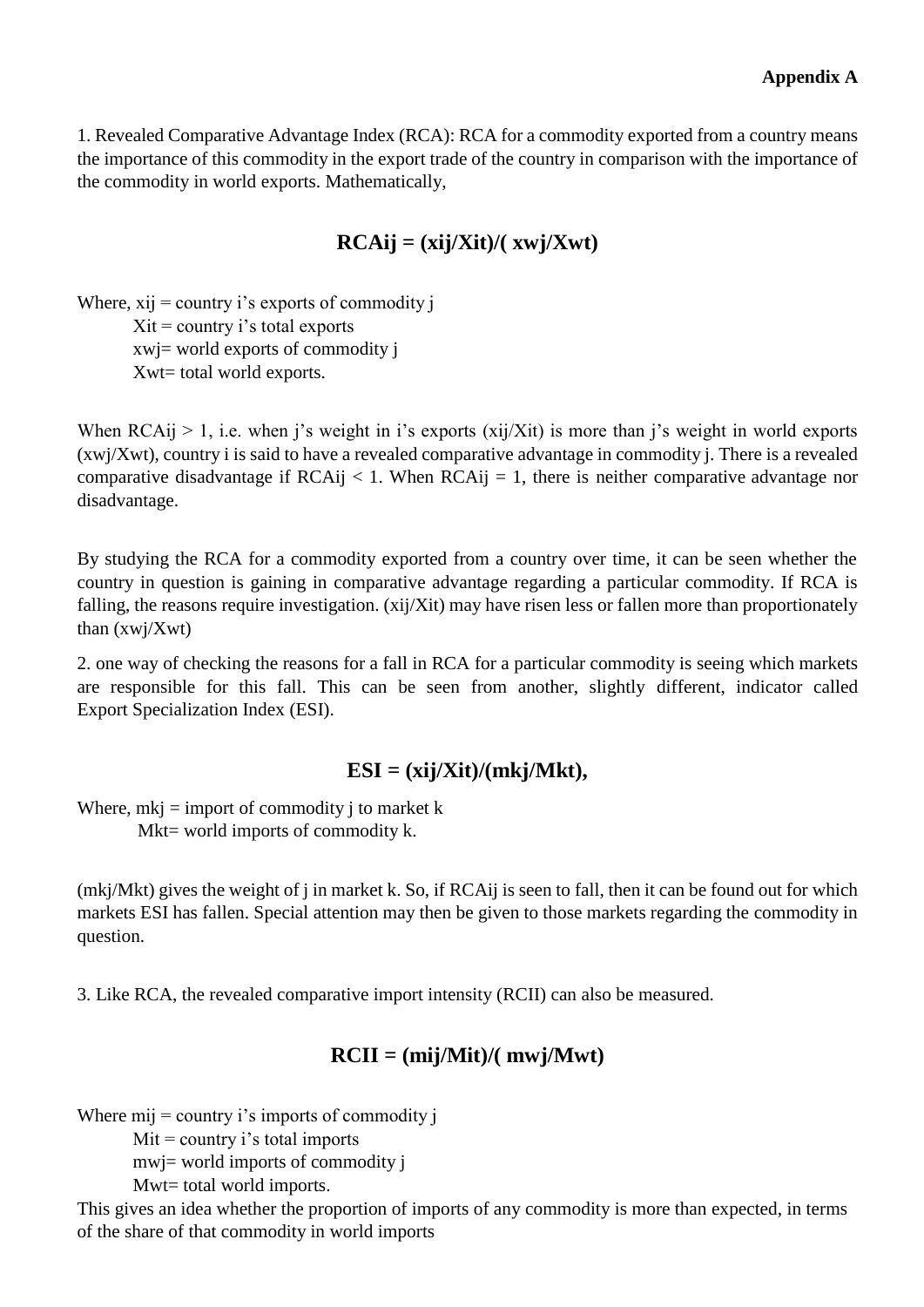4. Bilateral trade between countries is an important area of trade policy in that bilateral trade agreements are signed to increase trade. However, some points require to be examined before entering into these agreements. Firstly, it is necessary to see whether there is trade complementarity between the two countries. That is, whether the exports of one country match with the imports of the other, and vice versa.

Naturally, when trade complementarity is high between two countries, it is beneficial to enter into a trade agreement. If a partner country does not import what India generally exports, there is little point in entering into a trade agreement with that country. The Trade Complementarity Index (TCI) is given as follows:

### $TCI = 1 - \sum (|\text{mik} - \text{xij}|)/2$

Where, mik= share of commodity i in the imports of market  $k$  $xii$  = share of commodity i in the exports of country j.

It is evident that TCI can have values between 0 and 1. When these shares, are mik and xij are close to

each other, (i.e. when trade complementarity increases) TCI is close to 1. As their difference increases, TCI falls.

TCIW = TCI between a country and the World. RTCI (Relative Trade Complementarity Index) between country k and country  $i = (TCI)$  between country k and country j) / (TCI between country k and the world)

RTCI gives a measure of the complementarity between two countries as compared to the complementarity between the first country and the world.

5. But another fact may be checked while proceeding to enter into a trade agreement. The trade between the two countries may already be quite high. This can be measured by the Export Intensity Index (EII).

### **TII = (xij/Xit)/(xwj/Xwt)**

where  $xii =$  country i's exports to country j  $Xit = country$  i's exports to the world  $xwi = world$  exports to country j  $Xwt = total$  world exports.

This essentially measures the relative importance of country j in country I's export trade, in comparison with country j's importance as world export destination. EII  $\leq 1$  or  $\geq 1$  implies less than or more than expected bilateral trade, respectively. If EII is already high, there is little scope of further increasing bilateral trade between i and j. But if is low, and if TCI is high, bilateral trade can very well be increased through trade agreement

6. A related indicator is the Export Similarity Index (XSI), which helps us identify a country's competitors.

### **XSI = ∑ [ min (Xij, Xik)\*100]**

Where,  $X_i$  i= share of commodity i in exports of country i

Xik= share of commodity i in exports of country k

XSI can vary between 0 and 100. It will be seen that when  $X_{ij}= X_{ik}$  for all i's,  $X_{i}= 100$ , which means complete export similarity between countries j and k. As Xij and Xik start to differ, XSI falls. Countries exporting the same commodities are competitors in the world market, and export strategies, taking in to account such competition, have to be designed accordingly.